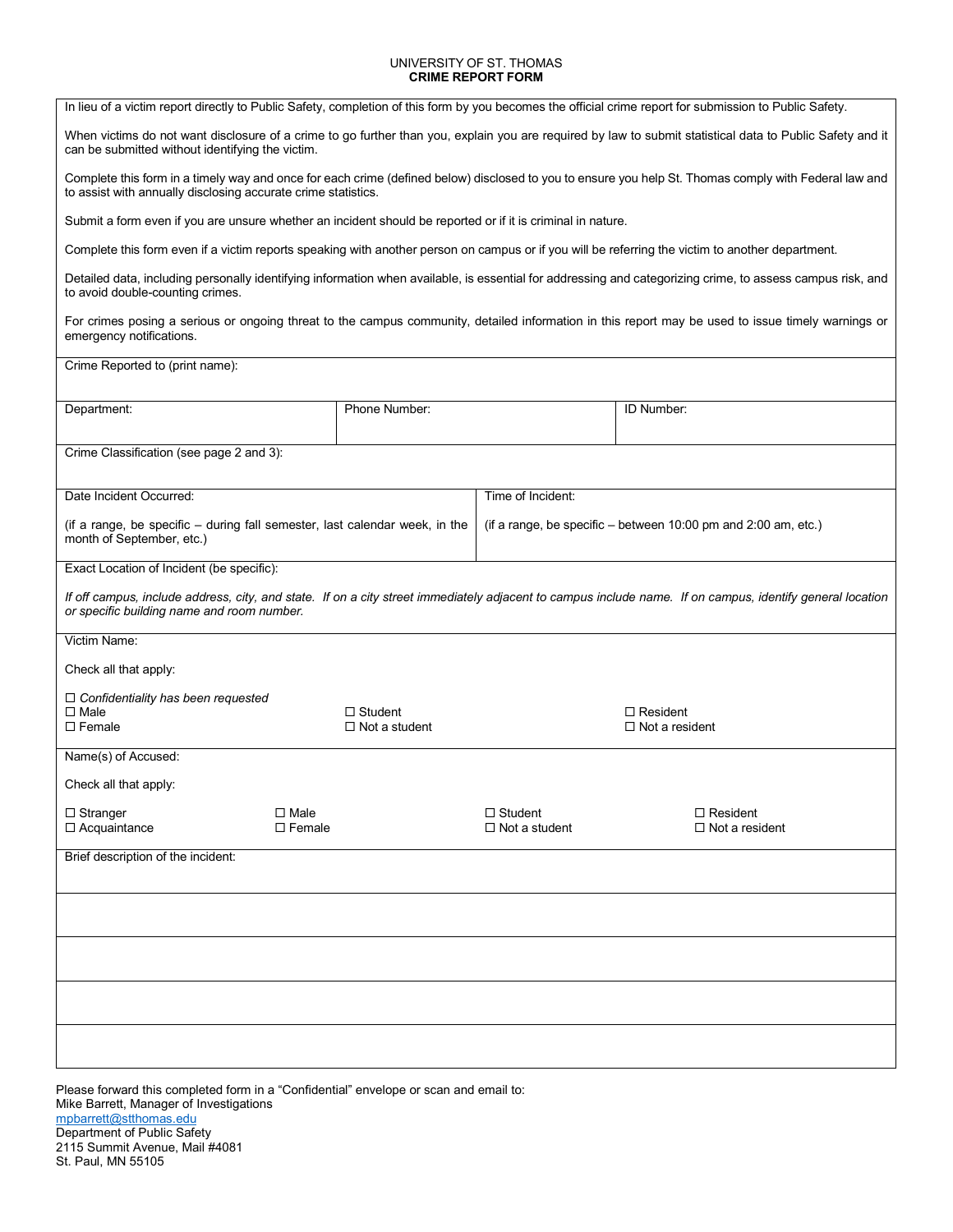### *Murder/Non-Negligent Manslaughter***:**

The willful (non-negligent) killing of one human being by another. *NOTE: Deaths caused by negligence, attempts to kill, assaults to kill, suicides, accidental deaths, and justifiable homicides are excluded.*

### *Manslaughter by Negligence*:

The killing of another person through gross negligence.

# *Robbery:*

The taking or attempting to take anything from value of the care, custody or control of a person or persons by force or threat of force or violence and/or by putting the victim in fear.

# *Aggravated Assault:*

An unlawful attack by one person upon another for the purpose of inflicting severe or aggravated bodily injury. This type of assault usually is accompanied by the use of a weapon or by means likely to produce death or great bodily harm. It is not necessary that injury result from an aggravated assault when a gun, knife or other weapon is used which could or probably would result in a serious potential injury if the crime were successfully completed.

# *Burglary:*

The unlawful entry of a structure to commit a felony or a theft. For reporting purposes this definition includes: unlawful entry with intent to commit a larceny or a felony; breaking and entering with intent to commit a larceny; housebreaking; safecracking; and all attempts to commit any of the aforementioned.

# *Motor Vehicle Theft:*

The theft or attempted theft of a motor vehicle. (Classify as motor vehicle theft all cases where automobiles are taken by persons not having lawful access, even though the vehicles are later abandoned - including joy riding)

*Arson*: The willful or malicious burning or attempt to burn, with or without intent to defraud, a dwelling house, public building, motor vehicle or aircraft, or personal property of another kind.

# *Domestic Violence:*

The term ''domestic violence'' includes felony or misdemeanor crimes of violence committed by a current or former spouse of the victim, by a person with whom the victim shares a child in common, by a person who is cohabitating with or has cohabitated with the victim as a spouse, by a person similarly situated to a spouse of the victim under the domestic or family violence laws of the jurisdiction receiving grant monies, or by any other person against an adult or youth victim who is protected from that person's acts under the domestic or family violence laws of the jurisdiction.

# *Dating Violence*:

The term ''dating violence'' means violence committed by a person—(A) who is or has been in a social relationship of a romantic or intimate nature with the victim; and (B) where the existence of such a relationship shall be determined based on a consideration of the following factors:(i) The length of the relationship; (ii) The type of relationship; (iii) The frequency of interaction between the persons involved in the relationship.

# *Stalking***:**

The term "stalking" means engaging in a course of conduct directed at a specific person that would cause a reasonable person to- (A) fear for his or her safety or the safety of others; or (B) suffer substantial emotional distress.

### *Weapon Law Violations:*

The violation of laws or ordinances dealing with weapon offenses, regulatory in nature, such as: manufacture, sale, or possession of deadly weapons; carrying deadly weapons, concealed or openly; furnishing deadly weapons to minors; aliens possessing deadly weapons; all attempts to commit any of the aforementioned.

### *Drug Abuse Violations:*

Violations of state and local laws relating to the unlawful possession, sale, use, growing, manufacturing, and making of narcotic drugs. The relevant substances include: opium or cocaine and their derivatives (morphine, heroin, codeine); marijuana; synthetic narcotics (Demerol, methadones); and dangerous non-narcotic drugs (barbiturates, Benzedrine).

### *Liquor Law Violations:*

The violation of laws or ordinance prohibiting: the manufacture, sale, transporting, furnishing, possessing of intoxicating liquor; maintaining unlawful drinking places; bootlegging; operating a still; furnishing liquor to minor or intemperate person; using a vehicle for illegal transportation of liquor; drinking on a train or public conveyance; all attempts to commit any of the aforementioned. (Drunkenness and driving under the influence are not included in this definition.)

### **Sex Offenses**

### *Rape***:**

Penetration, no matter how slight, of the vagina or anus with any body part or object, or oral penetration by a sex organ of another person, without the consent of the victim. This definition includes any gender of victim or perpetrator.

### *Fondling:*

The touching of the private body parts of another person for the purpose of sexual gratification, forcibly and/or against that person's will; or, not forcibly or against the person's will where the victim is incapable of giving consent because of his/her youth or because of his/her temporary or permanent mental incapacity.

### *Incest***:**

Nonforcible sexual intercourse between persons who are related to each other within the degrees wherein marriage is prohibited by law.

### *Statutory Rape:*

Nonforcible sexual intercourse with a person who is under the statutory age of consent.